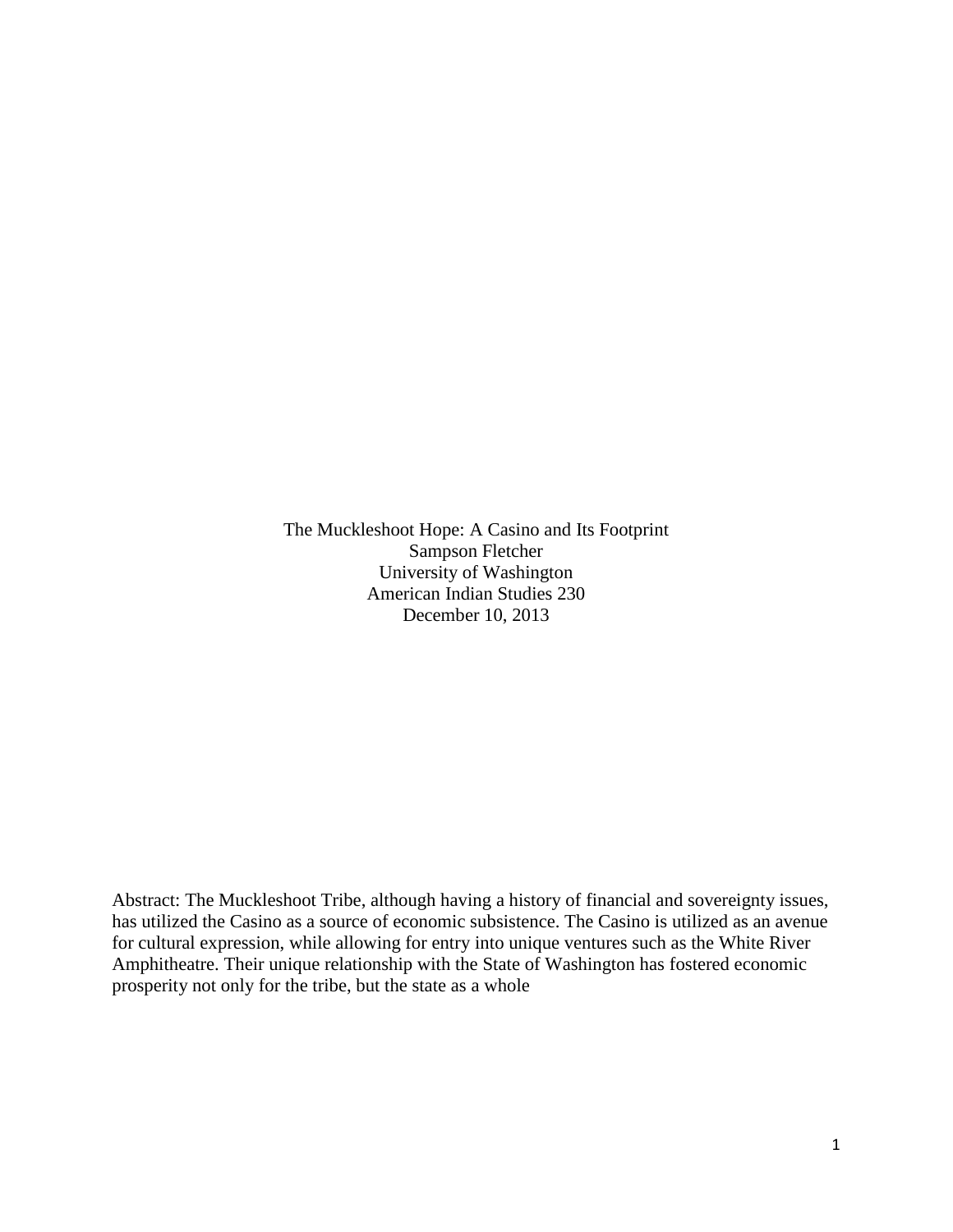### **I. Background**

As the name implies, the Casino is both managed and operated by the Muckleshoot tribe. The tribe is based south of Seattle, Washington, 30 minutes north in Auburn. Although the Muckleshoot Tribe implies a sense of singularity, the tribe itself is actually a combination of multiple tribes who were consolidated into one federal entity per the Medicine Creek Treaty of 1854. Isaac Stevens, the then Governor of Washington State, led the efforts to relocate the river tribes onto the newly created Muckleshoot Reservation. This is interesting in that rather than be acknowledged as a federally recognized tribe in order to occupy a given reservation, the Muckleshoot were essentially federally created and thus given a national tribal identity. Given this unique history, the tribe uses the Casino as a place of both cultural expression while creating the income necessary to not only create unique asset diversification; in this case the Emerald Downs and the White River Amphitheatre, but economic sustainability. All this while maintaining their sovereign status. The compact with the State of Washington has ensured that the Casino remains a benefit to the interests to the tribe, while financially benefitting the surrounding Muckleshoot community. In order to understand the motivations of the Muckleshoot, one must individually dissect the cultural, political, and economic motivations that the Casino reflects. Understanding these concepts will give transparency to the Casino, and thus the tribe itself.

## **II. Findings-Culture**

In attempting to understand the cultural ideals and motivations of the tribe, a comparison between the online pages of the Tribe and Casino was developed. The Muckleshoot tribal webpage offers all that one would expect of a culture attempting to make a name for itself. The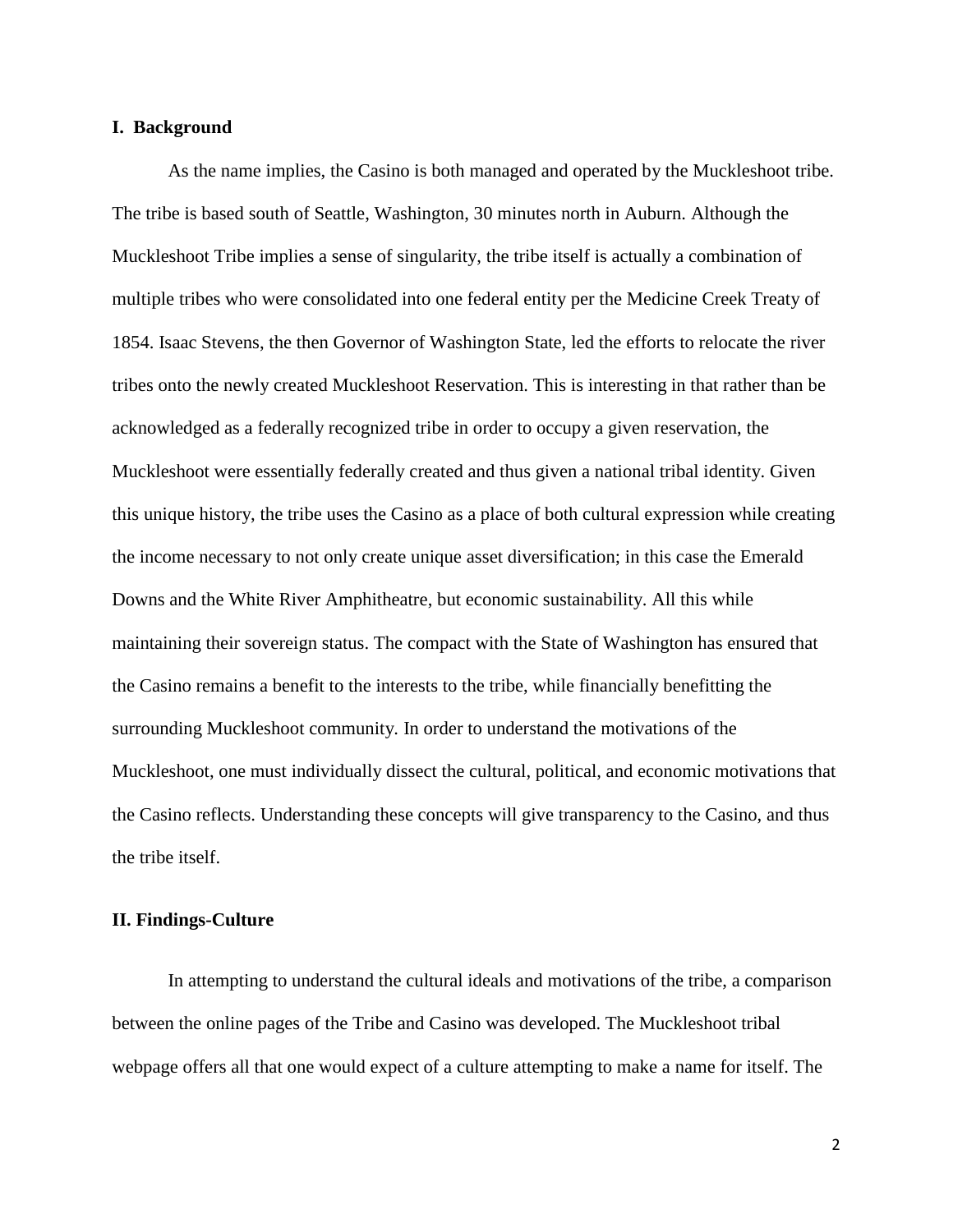only image is that of an ancestor among her items like baskets, etc. This gives readers a sense of deep history rooted within the tribe. By using this imagery paired with a subtle light-brown background, one sees the immediate connection to culture taking place. The page starts out with an immediate paragraph detailing the history of the tribe. This is the only general information available to online readers although, as the tribes only other use of social media is through Facebook. With only 130 observed Facebook fans for the tribe, it appears that the public's main online source of anything Muckleshoot comes through the Muckleshoot Casino. Given Ms. O"Carroll- Expert in the field of online continuity methods, her research into the success of her tribe"s use of Facebook to maintain cultural continuity, it is surprising that the Muckleshoot do not utilize their Facebook page in the same way. The page does not appear to be utilized in order to create their own virtual marae, but rather is a method of linking themselves to the Casino. This is reinforced in how the tribe chooses to acknowledge the Casino online. There is no hyperlink to the Casino online, or even a description of the purpose of the Casino. There is only a small paragraph highlighting the Muckleshoot"s commitment to fair gaming practices. Readers get a sense of an "Us vs. Them" mentality from this, as the tribe is intentionally absent about linking themselves with the Casino. The Muckleshoot Logo itself contains a dream catcher, which in itself is problematic to the how the tribe is perceived. The dream catcher itself is originally of Lakota origin. Using the dream catcher within the Muckleshoot tribal logo not only inaccurately displays Muckleshoot history, but reinforces the common Native American stereotypes that have created such tribal mysticism in the first place.

The Casino appears to be the most popular piece of Muckleshoot culture with cues taken from these stereotypes, yet does not depict anything "Muckleshoot" on its website. The main page uses colorful imagery of non-tribal members and links to specific entertainment with an

3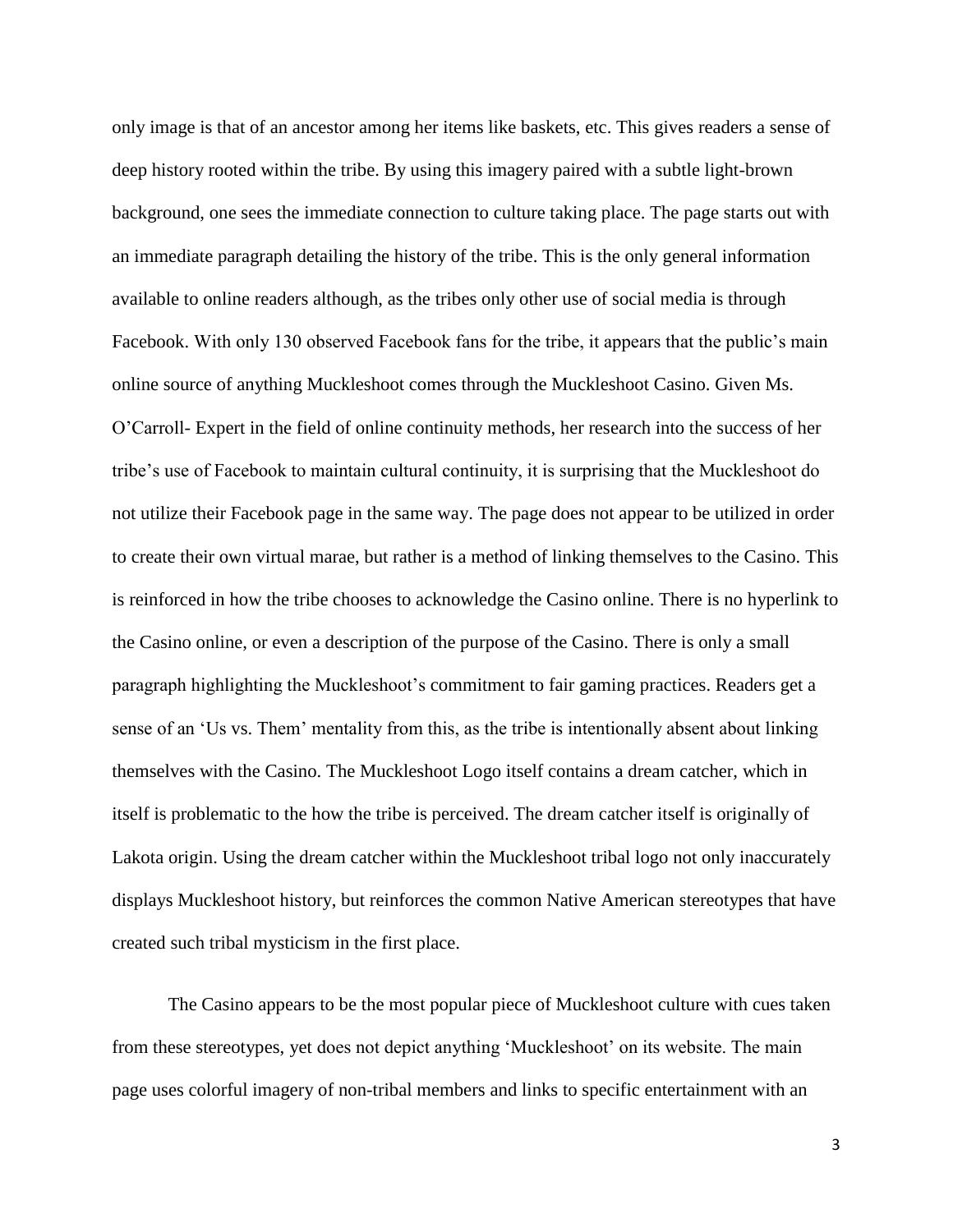emphasis on multiple social media platforms. Over 45,000 people are fans of the Muckleshoot Casino Facebook page, which is in severe contrast to the 130 for the tribe. Facebook appears to be the main attractor for non-tribal members interested in anything "Muckleshoot". Due to this, it is surprising that the only propaganda on that page is of opportunities to win within the Casino, such as "Win 50,000 points instantly!" The Muckleshoot Casino does not reflect Muckleshoot tribal customs online, but surprisingly does contain subtle information about the tribe. The information is copied directly from the Tribal webpage, but offers a link to the page in less than obvious view. The "About Us" page, merely plays on the common stereotype of the salmon in Pacific Northwest Native American culture, as well as the idea of "natural resources". The information is merely a summary of what is contained in the tribal webpage. More effort seems to be put into the presentation of events rather than the role the Casino plays in influencing Muckleshoot culture.

With an ever-increasing world of technology and entertainment, tribes must utilize social media as well as gaming ventures, to ensure cultural continuity. The Muckleshoot Tribe has intentionally marketed the Casino not as a symbol of their cultural identity, in order to generate as much profit as possible. Visitors to the Casino are concerned with the entertainment that is received solely from gaining, and thus do not visit with the intent of boning up on Muckleshoot culture. All marketing concerns of the Casino must conform to this fact in order to generate maximum revenue. This is problematic in that through doing this; common Native American stereotypes (such as the dream catcher in the logo) are reinforced, thereby taking the tribe in reverse. These stereotypes are also played out within the Casino, as the ideas of money and prizes are epitomized over Muckleshoot cultural elements in key social media areas such as Facebook. This has formed a disconnection between the tribe and Casino that is seen by the lack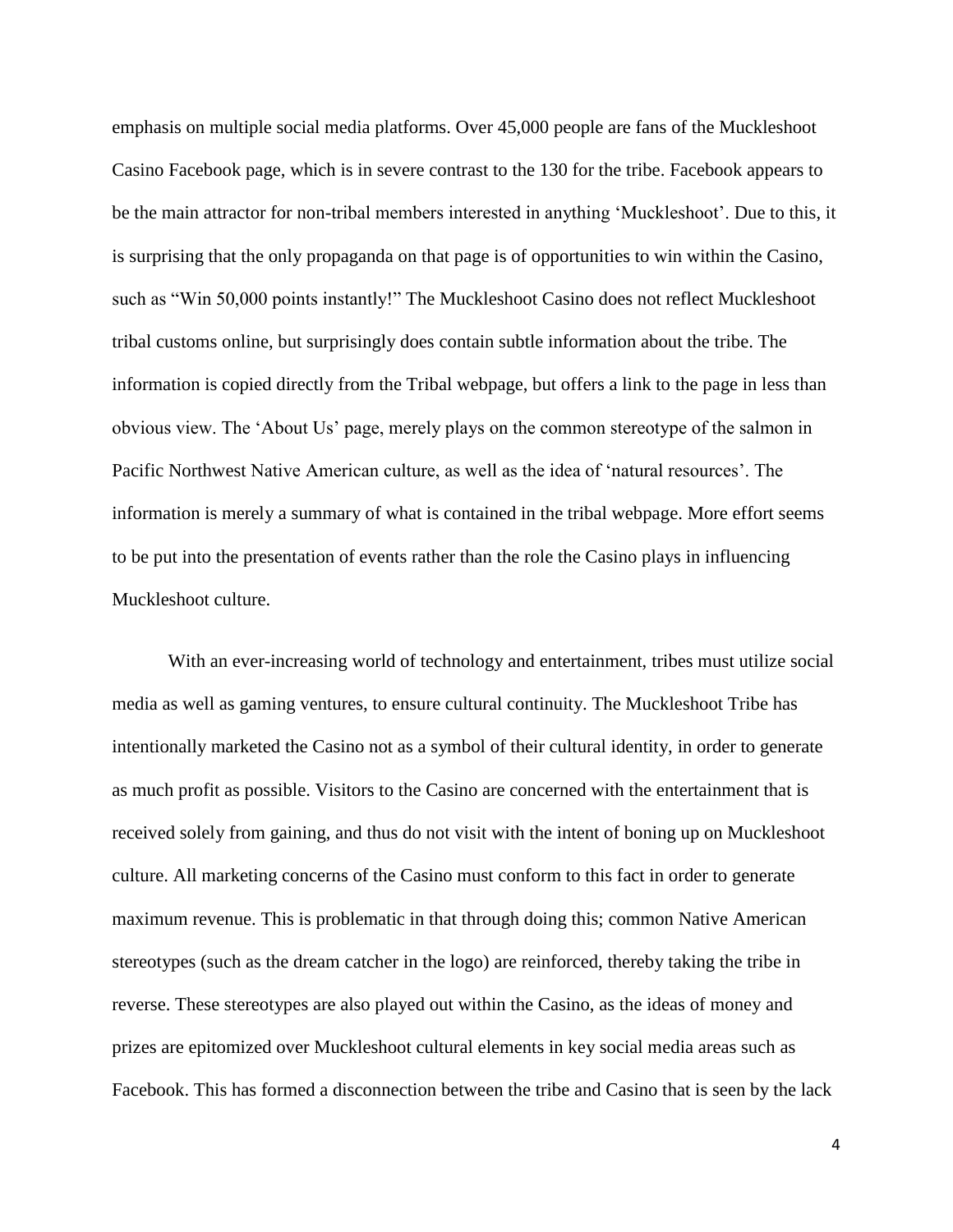of information concerning the Casino on the tribal webpage, and the generic portrayal of the tribe on the Casino page. These ideas of identity and representation are vital to the discourse between the Tribes of North America, and the United States government. This centers around the idea of sovereignty, and the constant fight that tribes must wage to maintain. As with any other tribe within the United States, the Muckleshoot have had to prove their Sovereign title to their traditional lands. Through a difficult process of dwindling reservation land due to off-reservation interests as well as state intervention, the tribe paired with the Puyallup and Nisqually Tribes to file suit against the state in order to federally recognize their sovereignty. Through this federal process, the tribe has sought to utilize the Casino as another economic venture, and has had prominent success. This comes at a price although, as the Indian Gaming Regulatory act of 1988 has ensured that the State of Washington enter into an agreement with the tribe in order to effectively regulate gaming. This agreement is highly technical as well as detailed, which highlights the red tape that tribes must negotiate in order to sustain themselves economically. This reflects a fight for sovereignty through constant intervention at the state and federal level.

## **II. Findings- Legal**

#### **State/Federal Intervention and Sovereignty/Tribes' Rights**

As Jonathan Taylor- a Cambridge scholar who once spoke of tribal sovereignty said: Because tribal governments are long-standing and permanent fixture in the state"s political geography, the economic presence of Indian gaming is assured for much longer than even the presence of a mainstay corporation like Boeing" (Taylor, 2005) Here is a reference to the inherent sovereignty of the Muckleshoot tribe due to the establishment of the reservation by Governor Stevens. As such, the state of Washington has sought consistent intervention into Muckleshoot gaming per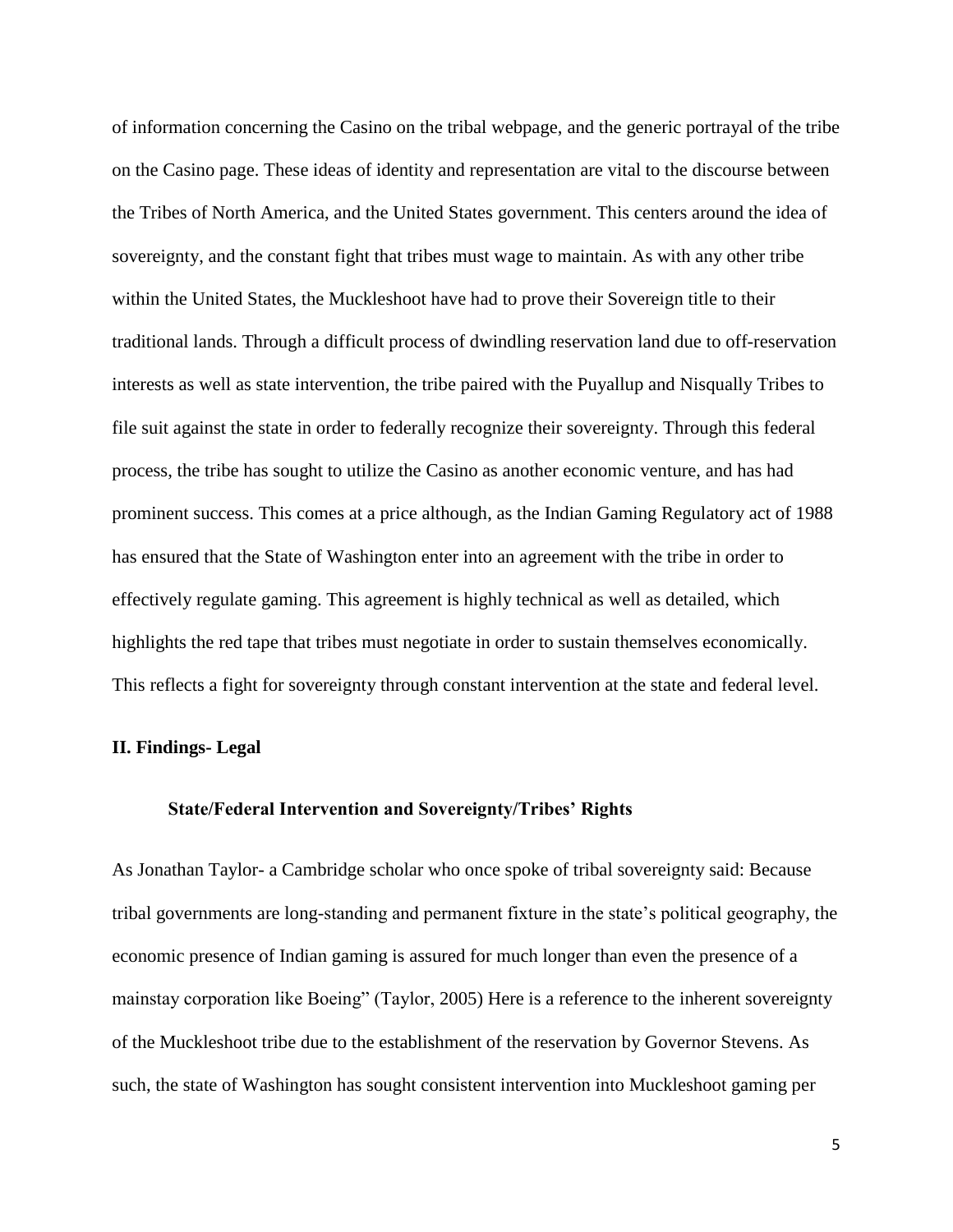the IGRA policy. This has allowed the Muckleshoot to open up their own Casino in 1983 per an individual compact with the state. What is interesting is that the state of Washington has chosen to hold back in terms of state intervention, in favor of upholding federal standards to bargain in 'good faith' with the tribes (Kamper and Mullis). The state's reasoning can be traced back to their intervention in the Muckleshoot's access to their traditional fishing rights. The tribe's sovereign right to fish on 'usual and accustomed grounds' (Silvern) and their ultimate victory in federal court has been used as a reminder of the state's limits on intervention in tribal sovereignty.

### **Revenue Guidelines and Mandates**

As with any tribe benefiting financially from their Casino, IGRA has created a strict set of revenue guidelines for the Muckleshoot. Through federal guidelines, the tribes are not required to disclose their revenue guidelines regarding their Casino. Attempting to look for any evidence of the Casino"s required revenue spending has yielded no results. The tribe itself has intentionally chosen to disclose specific information about its spending that appeals to the public, mainly "donations" The tribal webpage offers the only hint at the state-tribal agreement on a portion of gaming revenue going towards community improvement. The page describes the process of applying for "Casino Grants". The Auburn Newspaper provides the only solid number, noting that "the Muckleshoot Indian Tribe provided more than \$4.1 million to Washington nonprofits and other governments serving communities throughout the state last year. (Auburnreporter, 2010). this furthers the idea that the tribe intentionally remains silent about its spending in an effort to retain a sense of financial sovereignty. The Muckleshoot are keen on the idea of promoting charitable donation both within the tribe as well as through the casino. State mandates concerning the tribe follow a similar trend. Given the size of the casino, as well as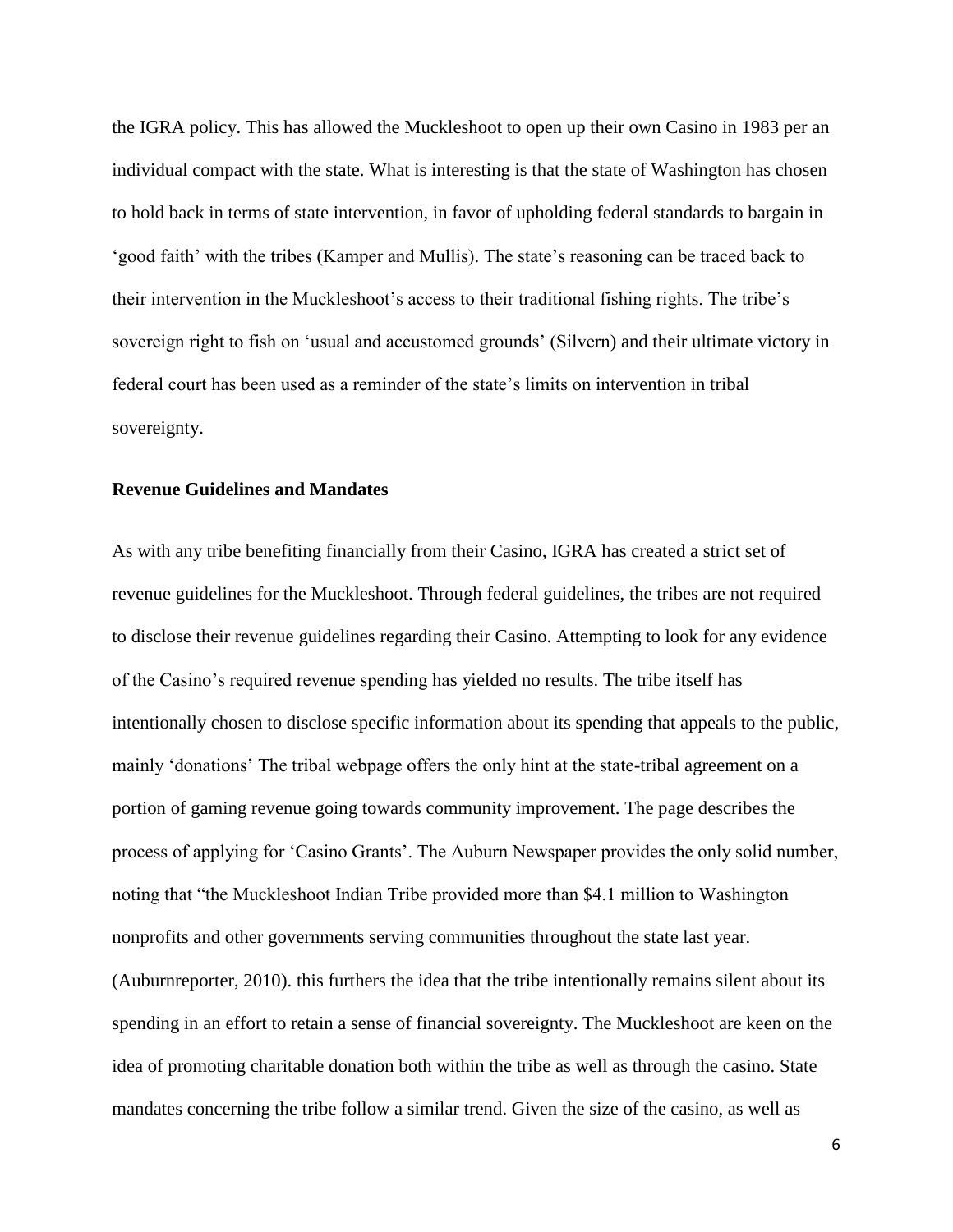other local casinos in the area, state mandates on Muckleshoot gambling are few and far between. The only prominent evidence of a tribal-state agreement comes in the form of the Muckleshoot compact.

### **Licensing**

With the Muckleshoot Casino presently a fully functioning economic venture for the tribe, a distinct set of requirements must be followed through the Washington State compact. What is surprising is the initial 6 months of operation, in which there are limits set on not only the number of gaming stations, but the hours of operation as well (goia.wa.gov, 1995) within the initial six months, the tribe may operate a maximum of 112 hours per week, only moving into "Phase 2" of 140 hours after the initial six months. This has echoes of the perceptions of the Marshall Trilogy, which defined the status of Native Americans and thus sovereignty. Just as Justice John Marshall defined the tribes as "domestic, dependent nations" (Kamper and Mullis), the state of Washington has done the same, in taking a parental role in monitoring the first "phases" of the casino before giving more leniency. The same can be said for the required licenses. The licensing standards are a blatant attempt to allocate funds from not only the tribe, but employees. The current compact requires a \$200 fee for in-state gaming employees. The fees are both established as well as collected by the Indian gaming agency. Sovereignty is threatened through the agencies ultimate decision as to even whether or not tribal members can be licensed. "For enrolled members of the Tribe who are applicants for Class III gaming certification and licensing, the State Gaming Agency will consult with the Tribal Gaming Agency prior to denying certification to such an applicant who does not meet the criteria for certification" (goia.wa.gov, 1995). As the Casino licensing standards follow strict requirements through the

7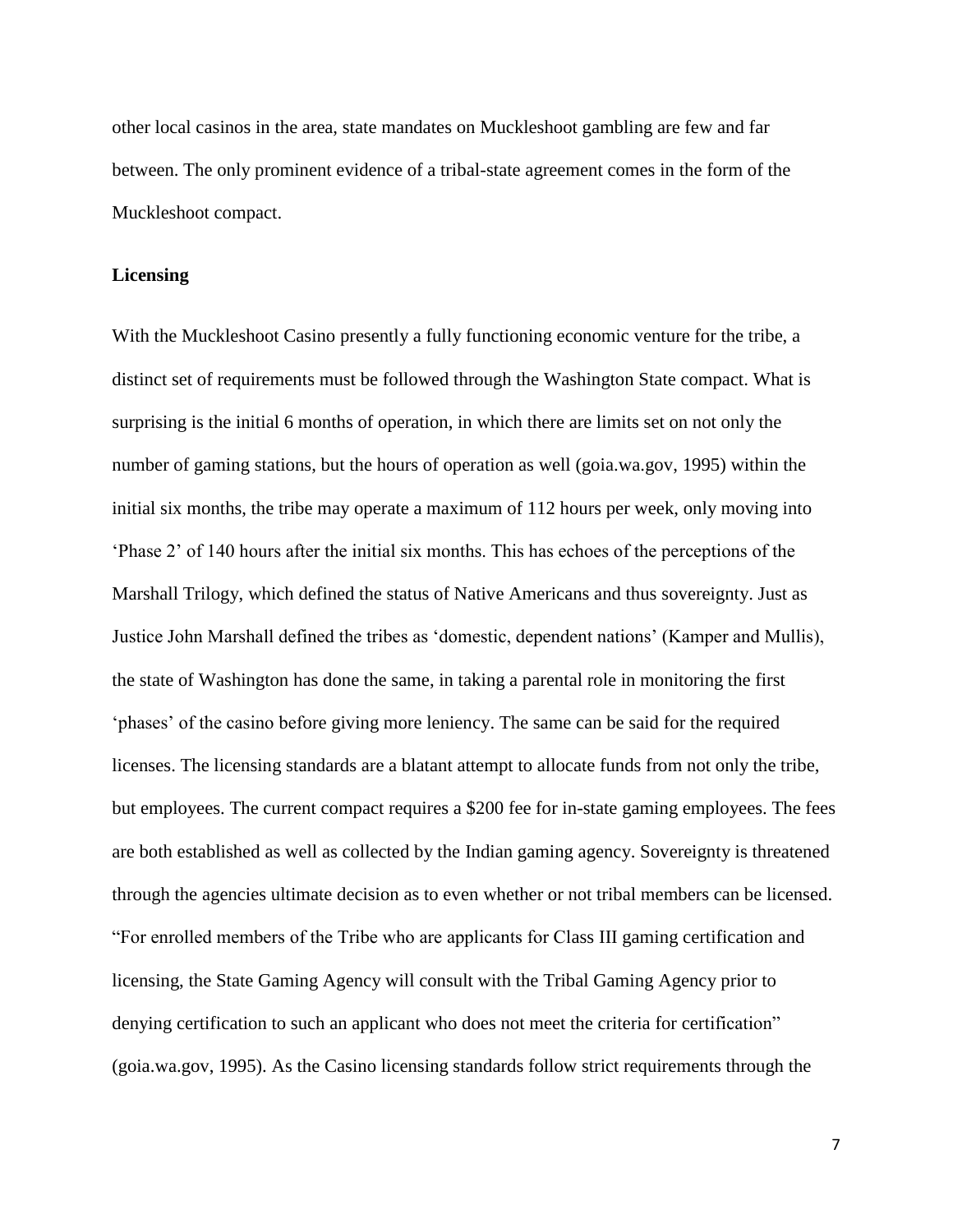compact, not even members of the Muckleshoot themselves are free to operate their casino without expressed state intervention.

The Muckleshoot Tribe has had a long history of fighting for their sovereign right to their traditional lands. These fights have resulted in economic subsistence through a federally recognized right to specific fishing territory. This fight has formed the basis for the formation of the casino, and just as the state sought political intervention during the battles for the river, the same is being done for a share of the fiscal pie in Muckleshoot gaming. The tribes are recognized for their status as a sovereign entity, yet denied complete control through their federally mandated compact with the State of Washington. The compact should not be seen as a complete negative although, as it ensures a source of income. The tribe has used the economic freedom from Casino funds to create sophisticated economic methods of sustainability. These revenues enable the Muckleshoot to influence not only the prosperity of the tribe, but the economic atmosphere of the state as a whole. As the investment of these funds is specifically mandated by the state compact, understanding where the revenues go will further ones understanding of the impact upon everyone's interests.

# **II. Findings- Economic**

#### **Tribal Revenues: To improve life of members**

The revenues generated from these multiple ventures have allowed the tribe to imbed itself within the community as well as reaffirm specific Muckleshoot cultural values. The newly built Elders Center is a direct result of these attempts. The Muckleshoot Monthly Newspaper emphasizes their renewed ""commitment to their elders" (Muckleshoot) often when one considers the health of the tribe, the well-being of the elders is often overlooked. Emphasizing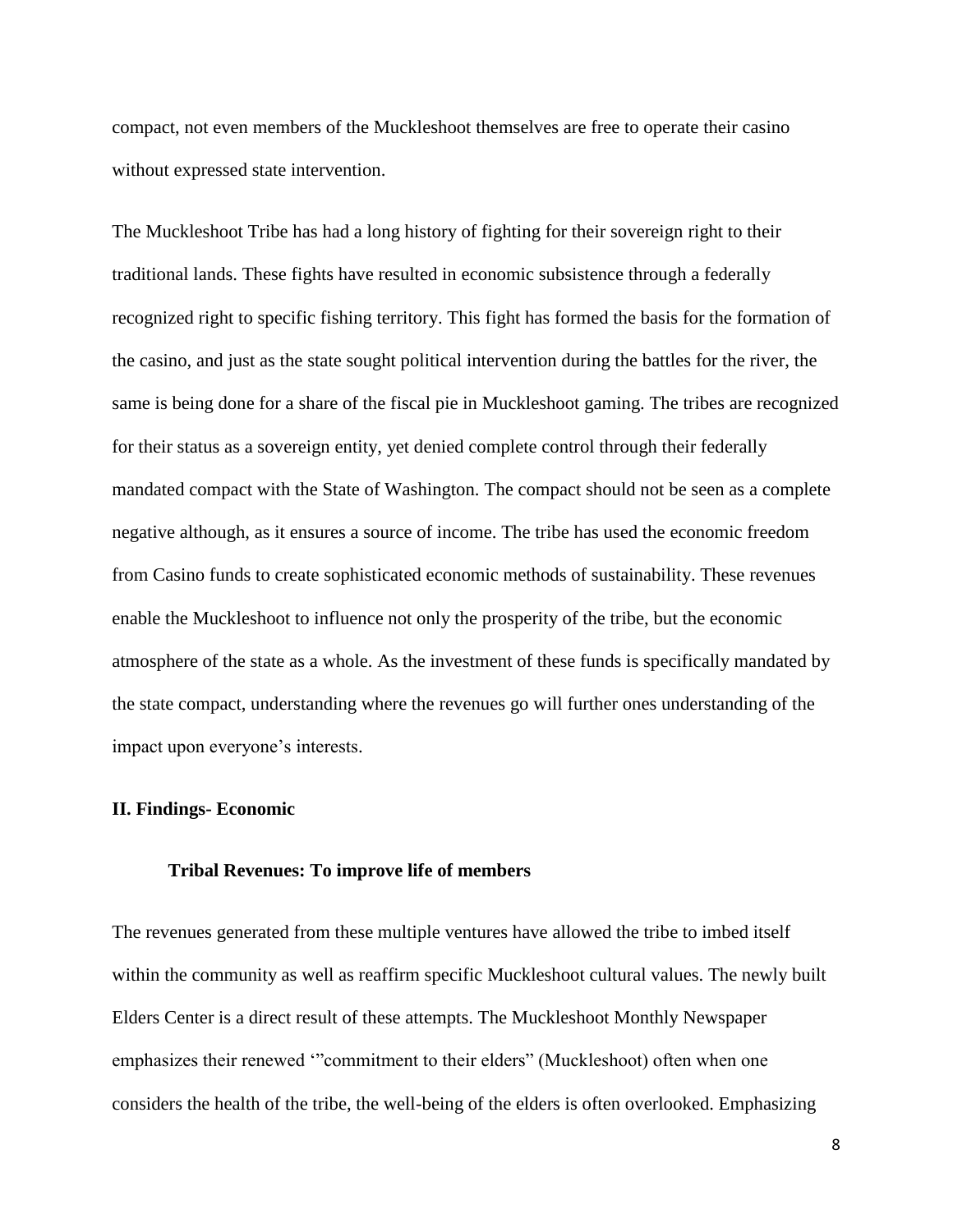the health of the elders is a huge indication of the positive allocation of these revenues towards addressing specific needs. Elders Program Manager Wendy Burdette summarizes it perfectly by affirming that "The cultural component was a big topic, and now the elders can weave cedar, do beadwork, and make quilts and much more. All with a glorious view of the mountain they all love so much." (Muckleshoot). Aside from the allocation of revenue towards elder care, the tribe has used revenues to create programs designed for job training as well as education. More specifically, the 'Adult Work Training Program' uses generated revenue to "provide continuing educational opportunities and on the job experience" to members of the tribe.

### **Diversifying Assets**

The tribe has taken a more original approach to asset diversification, in that they have invested in both the White River Amphitheater as well as the Emerald Downs racing track. White River is owned by the tribe, while managed by Live Nation. This is interesting in that the tribe itself does not directly recommend the entertainment, but essentially charges "Rent" for using the facility. This enables the tribe to take in a portion of the profits without having to attach the Muckleshoot name to something that could attract negative publicity. The Amphitheater consistently hosts world-class entertainment with world-class profit as a result. The Emerald Downs racetrack functions in the same way, but was acquired through a different method. The tribe acquired the track in 2002 (Bloodhorse, 2002) and has since then been referred to as "landlords" rather than owners. Here we see a historical reversal of fortune, in that the tribes, who are still considered "wards" are now considered lords in their own right. The \$70 Million purchase has essentially wiped out any nearby competition to the casino.

### **Sustainable Communities**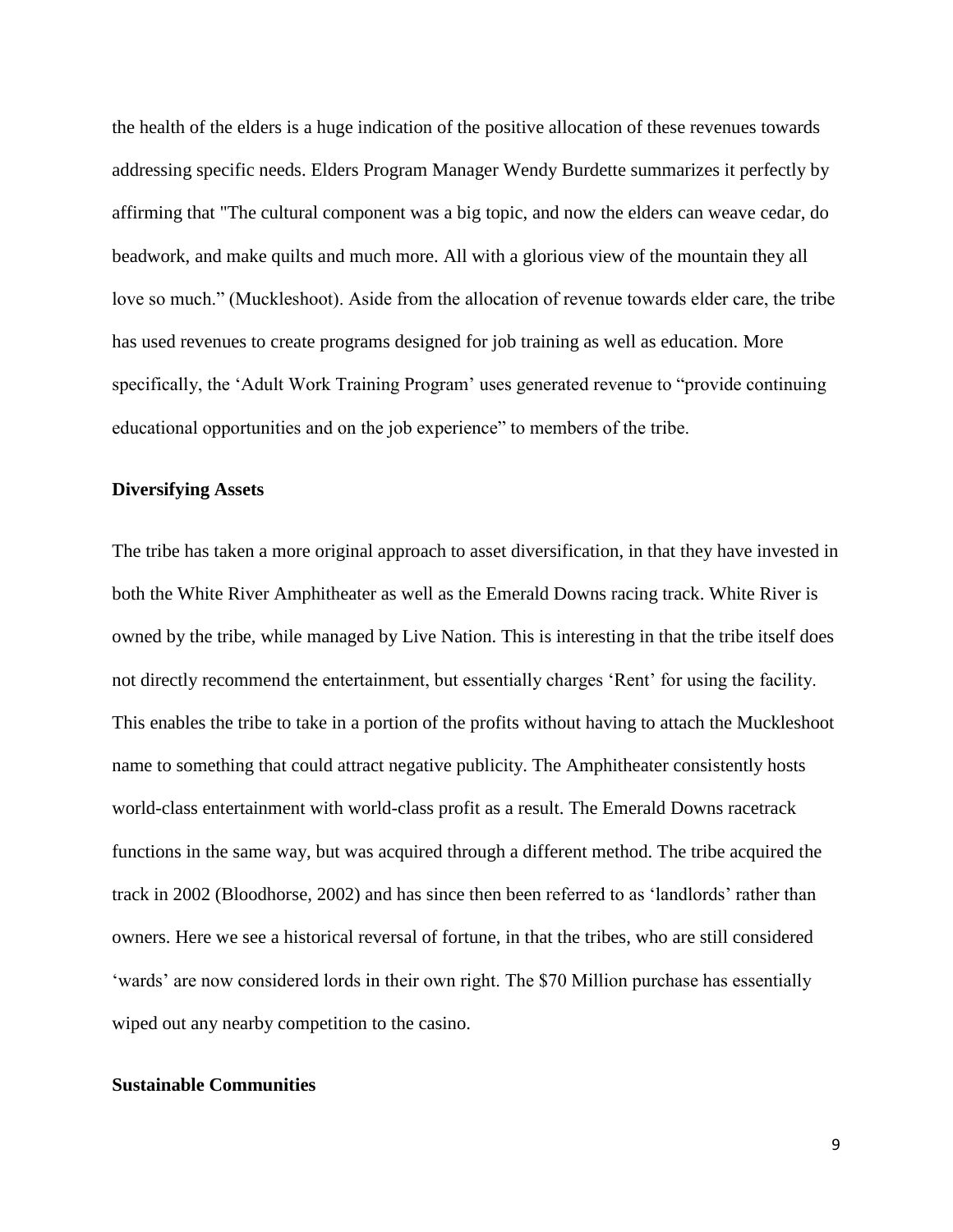One of the key missions of the Muckleshoot tribe is to provide sustainability through construction. This is affirmed on the Muckleshoot tribal webpage, which asserts that "The Muckleshoot Construction Program's mission is to provide quality programming, design, and construction in a collaborated effort to provide sustainability for tribal buildings and infrastructure with the future in mind" (Muckleshoot, 2013). The tribe has put an emphasis on not only internal infrastructure, but appropriate geographical management through sophisticated programs such as the Geographic Information System (GIS) (Leach, 2010). The tribe essentially has taken a dual approach to sustainability in that traditional methods of sustainability are being reaffirmed through cultural education and practice, as well as through non-tribal systems that employ the western method of information systems. A combination of traditional methods with sophisticated information systems greatly assists in continued Muckleshoot sustainability.

### **Non-Tribal: Influence on Players and Disposable Income**

Disposable Income can be used in an infinite number of ways, so the Muckleshoot seek to provide as many of those ways as possible within the casino. The Muckleshoot have utilized unique methods of entertainment to influence people looking to use their income. One of the most popular yet underestimated is the Banquet service that the Muckleshoot Casino provides. The Casino webpage boasts that "Muckleshoot Casino offers first-class event space accommodating groups up to 300. We offer a 5,000 square foot ballroom, divisible into two rooms and 3,000 square feet of meeting space, also divisible into two rooms" (Muckleshoot Casino, 2013) with so much attention to the fine details in the customer experience, it is easy to see how players are compelled to dispose of their income into entertainment that they would not traditionally find in other places.

10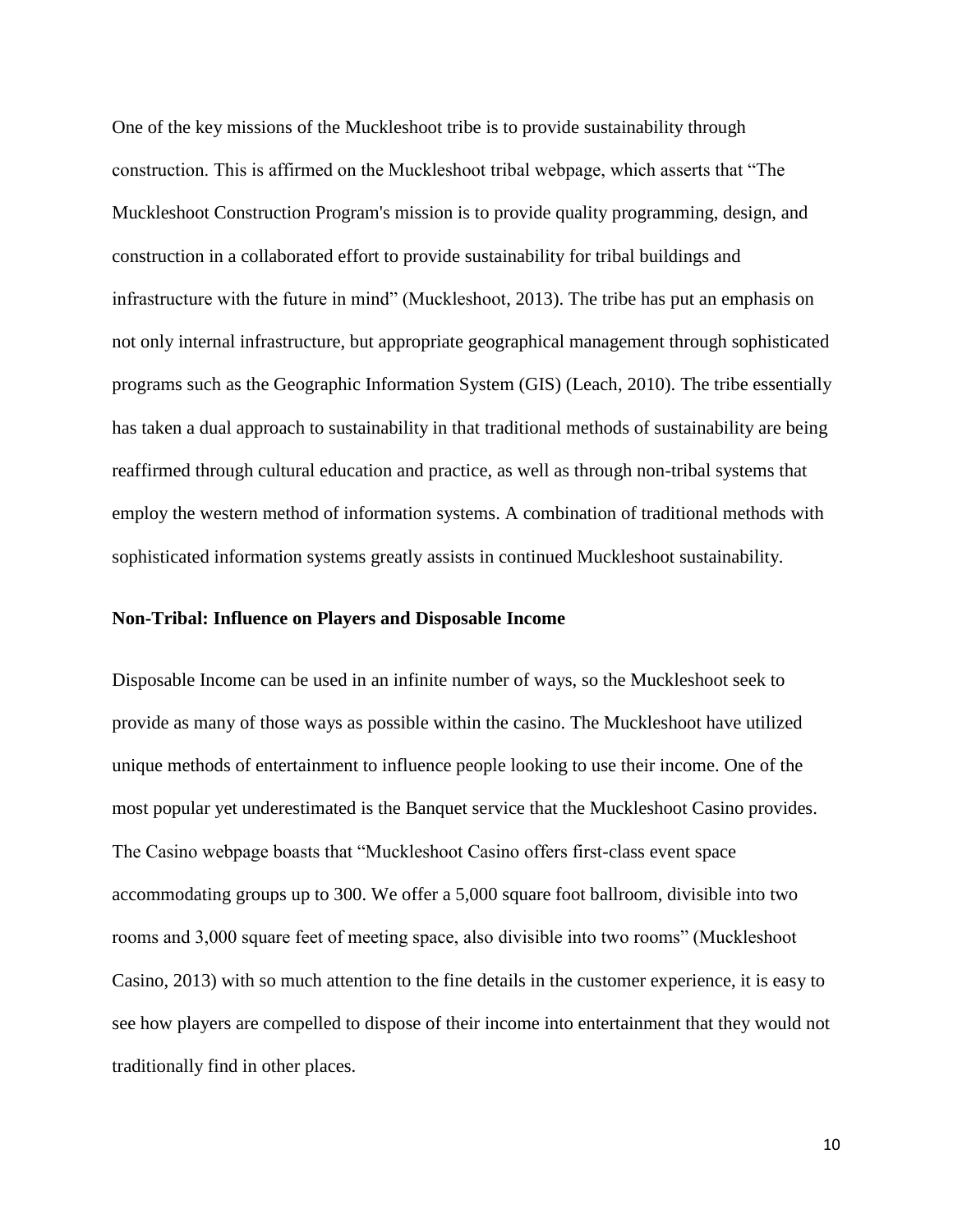## **Community Contributions**

The Muckleshoot tribe has made it a primary goal to establish consistent charitable donations per the compact with Washington State. The tribe has diversified these contributions however, and has extended them towards areas such as "Non-profit organizations, Public School Proposals, Churches, Government Agencies, and Native American Programs" (Muckleshoot, 2013). The "Muckleshoot Charity Fund" contains a strict set of guidelines that one must follow in order to receive financial contribution from the tribe. The application process is clearly outlined online which allows for anyone to get an idea of how vested the tribe is with the local community. This helps to fight the common stereotype of the casino only benefiting the tribes with community exclusion.

## **III. Conclusion**

The Muckleshoot have seen immense success with the implementation of the Casino. This success is not strictly limited to the financially, but must be acknowledged wholistically.The need to economically diversify has led the tribe to invest in unique ventures. This has generated the income necessary to ensure tribal sustainability through investing in infrastructure as well as programs with the intent of securing financial futures of tribal members, as well as creating environmental sustainability within the tribe. The Casino has allowed an outlet for the Muckleshoot to culturally express themselves while influencing the lives of the surrounding community. The Muckleshoot Casino has left a lasting impression on the lives of those who live within Washington's boundaries. This impression is one that cannot be accurately reflected in the numbers, but in the experience. The Muckleshoot Casino, although complex in its own right, has become a crucial pillar for success not only for Washington State, but as a beacon for the Tribes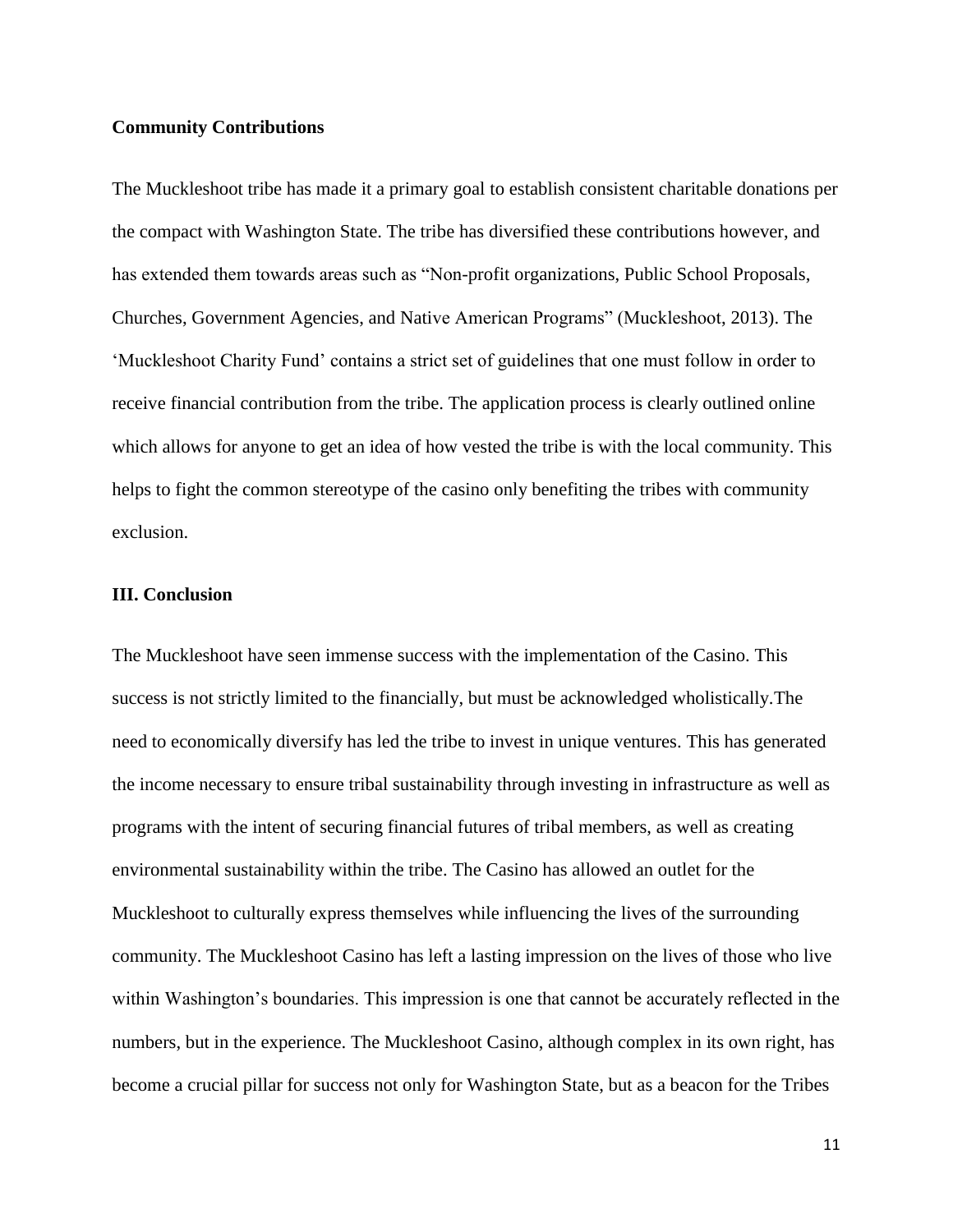of North America. As long as this pillar remains erect, entire nations are given a foundation to build upon. The very future of not only the Muckleshoot, but all Indian Nations depends on the ability to build upon those very foundations.